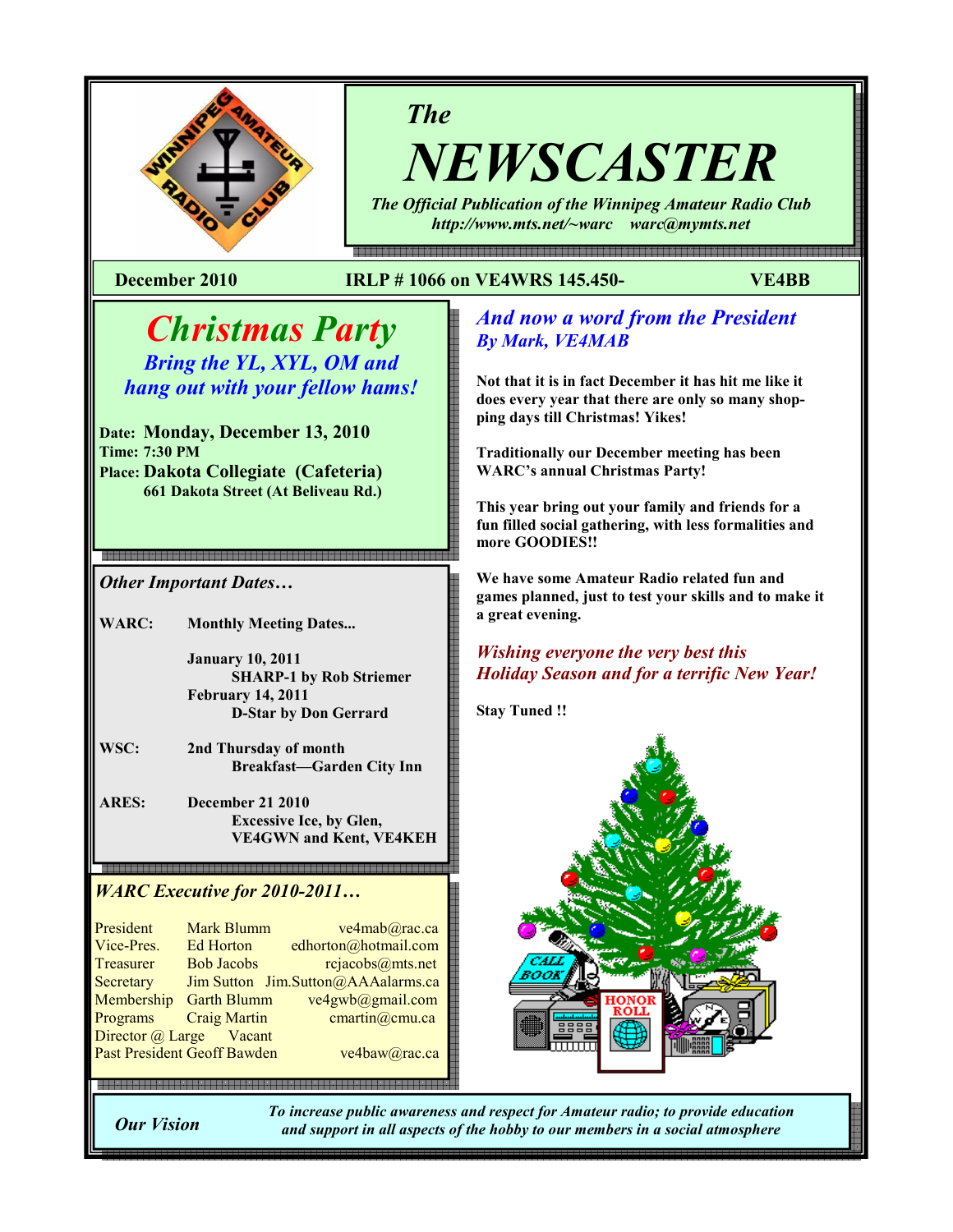WARC Meeting Minutes, Nov. 8, 2010 Taken by Jim, VE4SIG

Introductions – It was nice to see some new faces in the crowd

Minutes of the last meeting – approved by VE4VX and seconded by VE4GWN

Secretary –

2

VE4SIG - nothing to report

#### Treasurer –

VE4RCJ -the Flea Market made a profit of ~\$786 and 15 memberships were sold.

## Membership –

VE4GWB - total of 91, 85 paid and 6 complimentary (the graduates of last year's Ham Course)

#### Programs –

VE4CDM November (tonite) a presentation by VE4BAW and VE4HAY on RAC and it's activities.

Descember –

2

Christmas Party –we are not having a pot luck but have some special activities planned that should be lots of fun.

> めしのかいねんぜんめ **Amateur Radio Service Centre Industry Canada**

P.O. Box 9654, Postal Station T Ottawa, Ontario, K1G6K9 Telephone: (613) 780-3333 Toll free: (888) 780-3333 Fax: (613) 998-5919 E-mail: spectrum.amateur@ic.gc.ca http://strategis.ic.gc.ca/epic/internet/insmt-gst.nsf/en /h\_sf01709e.html

> **IRLP Node 1066** 145.450 MHz-600 KHz (VE4WRS)

Comments or if you just want to reach us : Winnipeg Amateur Radio Club **C/O VE4WSC** 598 St.. Mary's Road Winnipeg, MB R2M 3L5

N*YIK (YIK (Y*I

January/February – D-Star University one month and the Balloon Launch by the students at Shaftesbury High School on the

other (depends on when the D-Start repeater is up and running).

March – Tour of CMU (Canadian Mennonite University) on the site of the former #3 Wireless School.

April – Homebrew Nite

May & June are still open at this point.

#### Flea Market –

VE4HK – confirms that we had a Flea Market and it went well, 185 tickets were sold. The Spring Flea Market is booked for April 17<sup>th.</sup>

## ARES –

VE4MBQ – Next Tuesday is the monthly ARES meeting and there will be a presentation by Manitoba Search & Rescue.

#### $DX -$

VE4VX (in the absence of VE4SN) reports that 20M and 15M are open

There is a German DXpedition in Senegal you can work in the early afternoon on ~21185Khz. If you turn your antenna to the NW in the later afternoon you can work Japan.

## Old Business –

The president thanked VE4DAR for his work as the Chief Instructor . Despite not being able to fill a course in the fall we are planning a new course at RRC to run January – April. We are looking for a new Chief Instructor, the course is all set up and the instructors arranged. VE4DAR will assist anyone who is interested in taking on the job. All you have to really do is recruit students and order the textbooks.

## New Business –

The president brought up the issue of a club projector so we didn't have to keep scrounging one every meeting – he proposed we look for one on sale right after Xmas in the Boxing Day/January Warehouse Clear-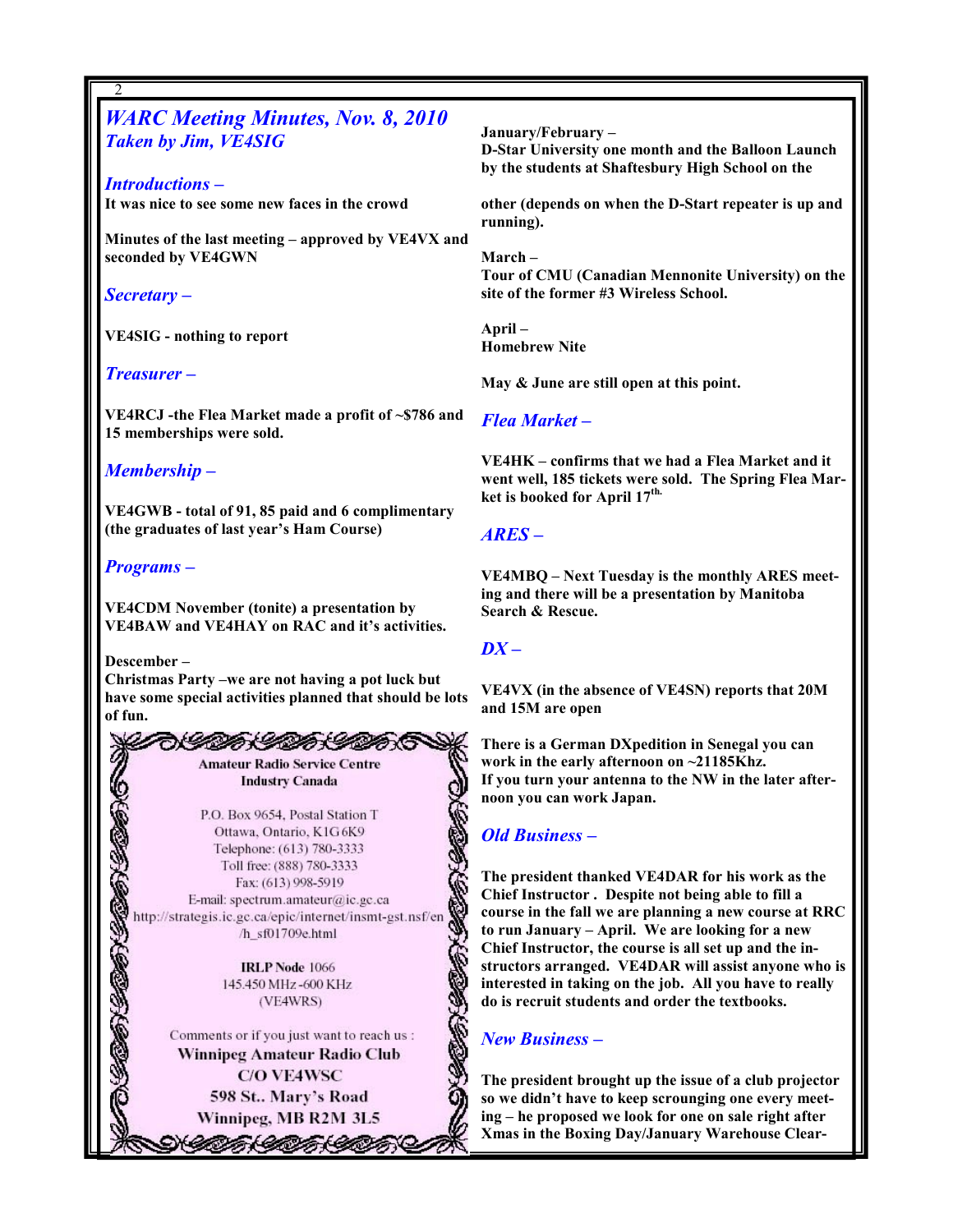ance season. VE4BAW moved that we vote on spending the money to purchase a club projector and it was approved by an overwhelming majority.

Field day was brought up by one member but no plans had been made in regards to 2012 (anyone interested in being the Field Day Coordinator)

## Presentation –

VE4BAW & VE4HAY did a presentation on RAC which started with VE4BAW showing a presentation he saw while at the IARU2 Conference in El Salvador. The presentation was on the work done by the Dominican Republic Radio Club to assist in the aftermath of the Haitian Earthquake.



Following that the two of them discussed with the members the state and future of RAC. Issues that were brought up included

If you want to receive the RAC bulletins (and why wouldn't you) click the Bulletin button on the front page of the RAC site.

Make sure that the Area Director (VE4HATY) has a valid email address for you if you want to receive timely communications from him (in fact make sure RAC has a valid email address for you)

IC will be changing the way the call sign database is administered and bringing it in house.

Some of the changes being considered to make RAC more financially stable is to ...

> Change the QSL bureau to a staggered fee system similar to ARRL's

3 Changes to the RAC Insurance program  Changes to TCA – electronic distribution; B&W vs Color, newsprint vs glossy, quarterly vs bi monthly?

The meeting was concluded at 2133 hrs.



- 
- Wedding invitations

## WARC Fall Flea Market Report By Dick, VE4HK

October 24 was the date for the WARC Fall Flea Market. The Flea Market was originally scheduled for October 17, but had to be moved due to a scheduling mixup. It was held at Heritage Victoria Community Club, 950 Sturgeon Road.

All tables and chairs were set up, and the hall was ready to go at 9:30. The vendors were allowed to set up beginning at 9:30 am, 15 minutes early. All vendors were ready to go by 10:15, so doors were opened to buyers at that time.

A total of 27 tables were sold. Income from tables was \$192.80

I made announcements on the 2 meter nets, to advise everyone coming to the Flea Market to arrive early, to enjoy Ruth's Kitchen offerings of coffee, muffins and bunwiches. I also had the membership chairmen of WARC and MRS e-mail a poster a couple of weeks prior to the Flea Market, which also encouraged people to arrive early. Food sales totalled \$415.30

Total tickets sold were 183. Income was \$542.00

After expenses, WARC made a profit of \$789.00

The changes that were implemented for the Spring Flea Market worked well, so were continued this fall. The Admission Door float was increased by adding \$50.00 each in \$5.00 bills and in \$10.00 bills. First prize was \$100.00 and second prize was \$50.00. Bob VE4RCJ, WARC treasurer recommended paying by

3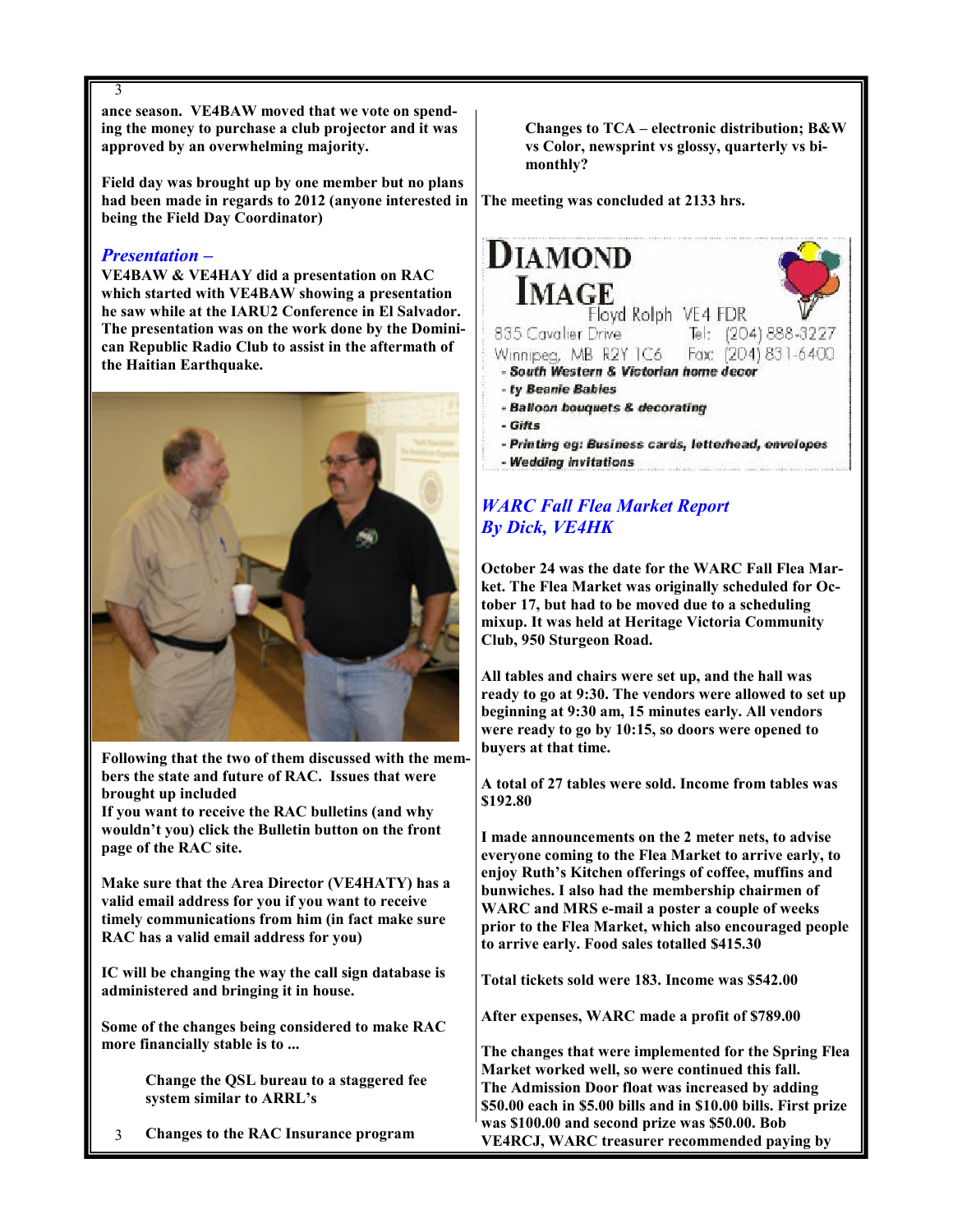4 by cheque, which was done. Vendors were allowed to begin setting up at 9:30 am

The admission door ran out of \$5.00 and \$10.00 bills, since a large number of people were paying with \$20.00 bills. I will have to emphasize to volunteers at the Admission Door to ask for small bills or loonies and toonies.

The sound system at HVCC has been terrible in the hall when using the microphone in the office. Tom VE4SE was at a social this year at HVCC. The sound was excellent in the hall. It turns out that there are several mike jacks along the outside wall. After some experimentation, we found the best jack to plug the mike into.

Everything went very well at the Fall Flea Market. The only change I will make for the spring Flea Market will be to emphasize to the volunteers at the admission door to ask for small bills.

First prize in the attendance draw was a cheque for \$100.00. The winner was Ralph Lavalley VE4RY. Second prize was a cheque for \$50.00. Peter Boslovitch VE4STK was the second place winner.

Thank you to all the volunteers who contributed to making the WARC 2010 Fall Flea Market a complete success.

Thanks to the anonymous crew who set up and removed the tables. Thanks to Mariska VE4MMG and Ed VE4OAK for looking after the Vendor Door, Gord VE4OK, Rosi VE4YYL, Pat VE4PTH, Judy VE4JUD, John VE4JAH, Dave VE4DJS, and Tom VE4SE for looking after the admission door.

A special thanks to Ruth VE4XYL for her usual outstanding job of selling tables, and for the delectable food and drinks in Ruth's Kitchen. The Flea Market would not have been as successful without her contribution.

WARC has been treated very well by HVCC. They always have the floor washed and the hall cleaned up long before we arrive. They have expressed their gratitude for the way we set up the tables, and take them down afterwards, along with the way we clean up.

Mark your calendars April 17 for the Spring 2011 WARC Flea Market. The hall is already booked!

73

Dick Maguire VE4HK Flea Market Coordinator Start Planning Ahead. Use the cold winter months to clean up the shack and book a table for the

## Winnipeg Amateur Radio Club Spring Flea Market

Sunday April 17, 2011 Heritage Victoria Community Club 950 Sturgeon Road, Winnipeg, MB (2 Blocks north of Ness Avenue)

## WPGARES By Jeff, VE4MBQ Emergency Coordinator

George Leonard from the Manitoba Search and Rescue Association gave us a lively briefing on his organization at our NOV General Meeting. It is likely that many folks had not realized that there was a search organization out there somewhat independent of RCMP/OFC.

Congratulations to Gerry VE4GKS and David VE4DJS – they recently completed the Winnipeg Emergency Management or WEM Course. We now have ARES members scheduled for the JAN, MAR and MAY 2011 sessions.

Craig VE4CDM is looking for a volunteer to mentor as Fundraising Chair during the Spring 2011 WARC Flea Market so that person would be prepared for the 2011 Fall Flea Market – please contact Craig directly if interested ve4cdm@gmail.com .

Our next General Meeting is TUE 21 DEC, 1845h at Sir Wm Stephenson Library 765 Keewatin Street, please note that we are planning to start earlier than usual. Glen VE4GWN and Kent VE4KEH will be doing a presentation based on Exercise Ice.

We will most likely skip the Business Meeting due to the volume of material to cover & discuss.

# Eyeball QSO at the Arches"

## Saturdays and sometimes Sundays

McDonald's—St. James and Ellice 0745-0930 hours Start your weekend right! Get together with your fellow hams, talk tech, and learn from others about the latest rigs.

4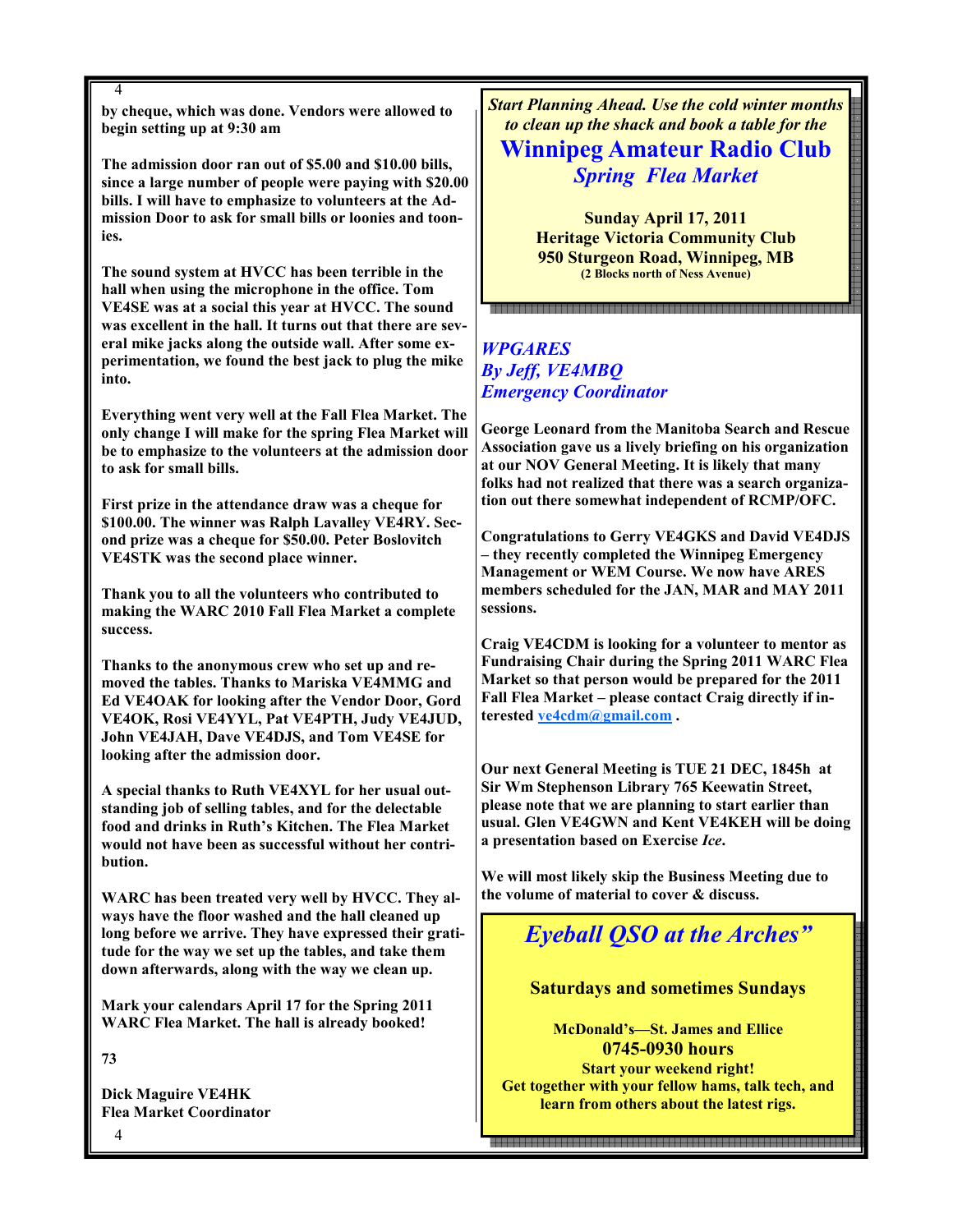| 5                                                 |                        |                                                   |                              |
|---------------------------------------------------|------------------------|---------------------------------------------------|------------------------------|
| <b>Contest Calendar</b>                           |                        | <b>Lighthouse Christmas Lights QSO Party</b>      |                              |
| <b>Extracted From</b>                             |                        | 0001Z, Dec 18 to 2359Z, Jan 2                     |                              |
| http://www.hornucopia.com/contestcal/             |                        | <b>Croatian CW Contest</b>                        | 1400Z, Dec 18                |
|                                                   |                        |                                                   | to 1400Z, Dec 19             |
| <b>For December 2010</b>                          |                        | <b>Stew Perry Topband Challenge</b>               | 1500Z, Dec 18                |
|                                                   |                        |                                                   | to 1500Z, Dec 19             |
|                                                   |                        | <b>ARRL Rookie Roundup, CW</b>                    | 1800Z-2359Z, Dec 19          |
| <b>QRP Fox Hunt</b>                               | 0200Z-0330Z, Dec 1     | <b>ARCI Holiday Spirits Homebrew Sprint</b>       |                              |
| <b>ARCI Topband Sprint</b>                        | 0000Z-0600Z, Dec 2     |                                                   | 2000Z-2400Z, Dec 19          |
| <b>QRP Fox Hunt</b>                               | 0200Z-0330Z, Dec 3     | Run for the Bacon QRP Contest 0200Z-0400Z, Dec 20 |                              |
| <b>NCCC Sprint0</b>                               | 330Z-0400Z, Dec 3      | <b>SKCC Sprint</b>                                | 0000Z-0200Z, Dec 22          |
| <b>ARRL 160-Meter Contest</b>                     | 2200Z, Dec 3           | <b>ORP Fox Hunt</b>                               | 0200Z-0330Z, Dec 22          |
|                                                   | to 1600Z, Dec 5        | <b>QRP Fox Hunt</b>                               | 0200Z-0330Z, Dec 24          |
| <b>TARA RTTY Melee</b>                            | 0000Z-2400Z, Dec 4     | <b>RAEM Contest</b>                               | 0000Z-1159Z, Dec 26          |
| <b>Wake-Up! QRP Sprint</b>                        | 0600Z-0629Z, Dec 4     | <b>DARC Christmas Contest</b>                     | 0830Z-1059Z, Dec 26          |
|                                                   | and 0630Z-0659Z, Dec 4 | <b>ORP Fox Hunt</b>                               | 0200Z-0330Z, Dec 29          |
|                                                   | and 0700Z-0729Z, Dec 4 | <b>QRP Fox Hunt</b>                               | 0200Z-0330Z, Dec 31          |
|                                                   | and 0730Z-0800Z, Dec 4 |                                                   |                              |
| <b>OPS Activity Contest</b>                       | 1600Z, Dec 4           | <b>Into January 2011</b>                          |                              |
|                                                   | to 1559Z, Dec 5        |                                                   |                              |
| <b>EPC Ukraine DX Contest</b>                     | 2000Z, Dec 4           | AGB New Year Snowball Contest 0000Z-0100Z, Jan 1  |                              |
|                                                   | to 1959Z, Dec 5        | SARTG New Year RTTY Contest 0800Z-1100Z, Jan 1    |                              |
| <b>AWA Bruce Kelley Memorial CW Contest</b>       |                        | AGCW Happy New Year Contest 0900Z-1200Z, Jan 1    |                              |
|                                                   | 2300Z, Dec 4           | <b>AGCW VHF/UHF Contest</b>                       | 1400Z-1659Z, Jan 1 (144)     |
|                                                   | to 2300Z, Dec 5        |                                                   | and 1700Z-1759Z, Jan 1 (432) |
|                                                   | and 2300Z, Dec 11      | <b>Original QRP Contest</b>                       | 1500Z, Jan 1                 |
|                                                   | to 2300Z, Dec 12       |                                                   | to 1500Z, Jan 2              |
| <b>ARS Spartan Sprint</b>                         | 0200Z-0400Z, Dec 7     | <b>ARS Spartan Sprint</b>                         | 0200Z-0400Z, Jan 4           |
| <b>QRP Fox Hunt</b>                               | 0200Z-0330Z, Dec 8     | <b>QRP Fox Hunt</b>                               | 0200Z-0330Z, Jan 5           |
| <b>CWops Mini-CWT Test</b>                        | 1100Z-1200Z, Dec 8     | <b>QRP Fox Hunt</b>                               | 0200Z-0330Z, Jan 7           |
|                                                   | and 1900Z-2000Z, Dec 8 | <b>NCCC Sprint Ladder</b>                         | 0230Z-0300Z, Jan 7           |
|                                                   | and 0300Z-0400Z, Dec 9 | <b>Hunting Lions in the Air Contest</b>           | 0000Z, Jan 8                 |
| <b>QRP Fox Hunt</b>                               | 0200Z-0330Z, Dec 10    |                                                   | to 2400Z, Jan 9              |
| <b>NCCC Sprint Ladder</b>                         | 0230Z-0300Z, Dec 10    | <b>MI QRP January CW Contest</b>                  | 1200Z, Jan 8                 |
| <b>NA High Speed Meteor Scatter Winter Rally</b>  |                        |                                                   | to 2359Z, Jan 9              |
|                                                   | 0000Z, Dec 11          | <b>WW PMC Contest</b>                             | 1200Z, Jan 8                 |
|                                                   | to 0200Z, Dec 16       |                                                   | to 1200Z, Jan 9              |
| <b>MDXA PSK DeathMatch</b>                        | 0000Z, Dec 11          | <b>Midwinter Contest, CW</b>                      | 1400Z-2000Z, Jan 8           |
|                                                   | to 2400Z, Dec 12       | <b>North American QSO Party, CW</b>               | 1800Z, Jan 8                 |
| <b>ARRL 10-Meter Contest</b>                      | 0000Z, Dec 11          |                                                   | to 0600Z, Jan 9              |
|                                                   | to 2400Z, Dec 12       | <b>ARRL RTTY Roundup</b>                          | 1800Z, Jan 8                 |
| <b>Feld Hell Sprint</b>                           | 0000Z-2400Z, Dec 11    |                                                   | to 2400Z, Jan 9              |
| <b>International Naval Contest</b>                | 1600Z, Dec 11          | <b>EUCW 160m Contest</b>                          | 2000Z-2300Z, Jan 8           |
|                                                   | to 1559Z, Dec 12       |                                                   | and 0400Z-0700Z, Jan 9       |
| <b>SKCC Weekend Sprint</b>                        | 0000Z-2400Z, Dec 12    | <b>NRAU-Baltic Contest, CW</b>                    | 0630Z-0830Z, Jan 9           |
| <b>CQC Great Colorado Snowshoe Run</b>            |                        | <b>Midwinter Contest, Phone</b>                   | 0800Z-1400Z, Jan 9           |
| 2100Z-2259Z, Dec 12                               |                        | <b>NRAU-Baltic Contest, SSB</b>                   | 0900Z-1100Z, Jan 9           |
| NAQCC Straight Key/Bug Sprint 0130Z-0330Z, Dec 15 |                        | <b>DARC 10-Meter Contest</b>                      | 0900Z-1059Z, Jan 9           |
| <b>QRP Fox Hunt</b>                               | 0200Z-0330Z, Dec 15    |                                                   |                              |
| <b>QRP Fox Hunt</b>                               | 0200Z-0330Z, Dec 17    |                                                   |                              |
| <b>NCCC Sprint Ladder</b>                         | 0230Z-0300Z, Dec 17    |                                                   |                              |
| <b>Russian 160-Meter Contest</b>                  | 2100Z-2300Z, Dec 17    |                                                   |                              |
| <b>AGB-Party Contest</b>                          | 2100Z-2400Z, Dec 17    | <b>Good Luck In The Contest!</b>                  |                              |
| <b>OK DX RTTY Contest</b>                         | 0000Z-2400Z, Dec 18    |                                                   |                              |
| <b>RAC Winter Contest</b>                         | 0000Z-2359Z, Dec 18    |                                                   |                              |
|                                                   |                        |                                                   |                              |

Amateur Radio N A Community Resource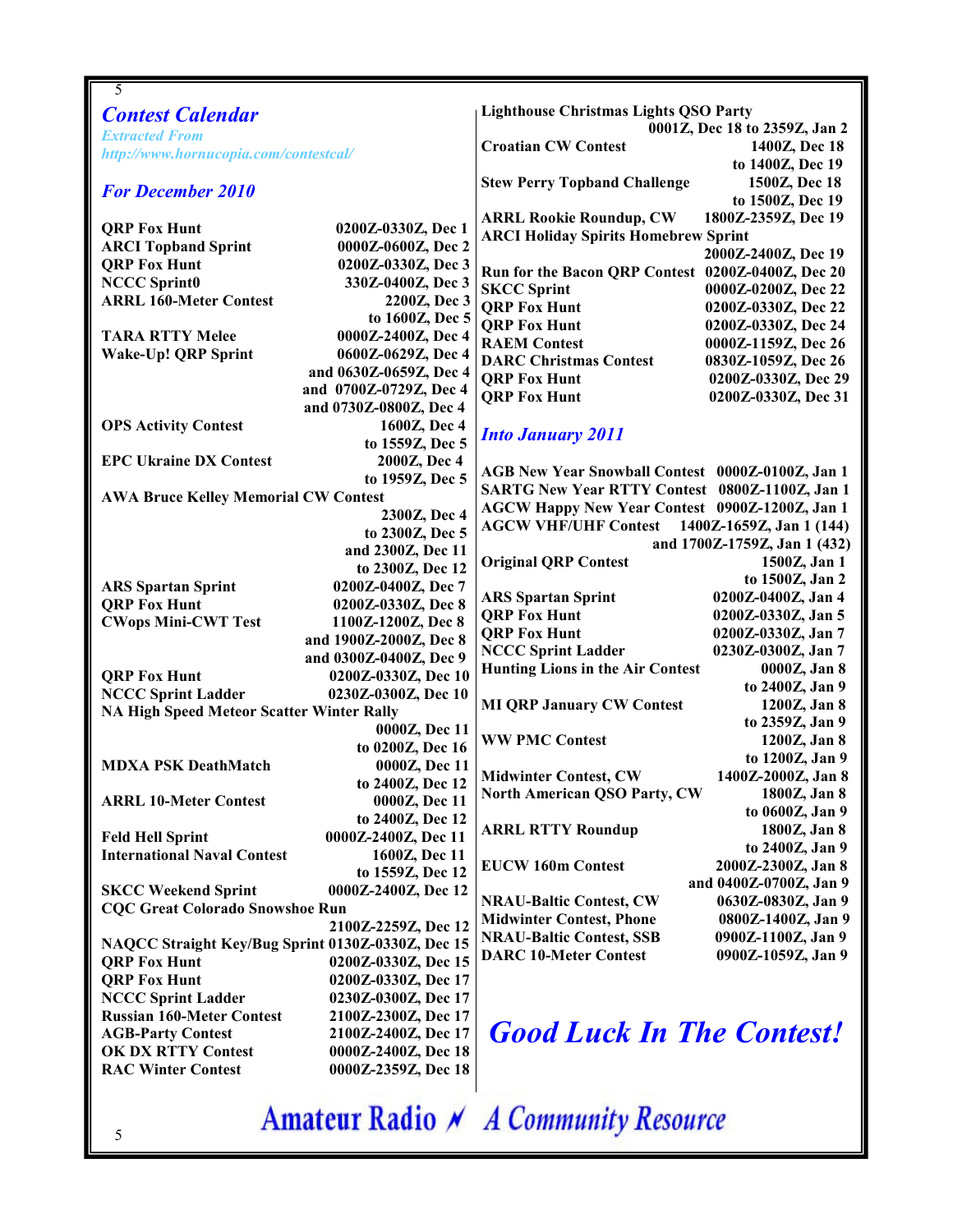## 6 Lack of Quorum Saves Radio Club By David, VE4DAR

Perhaps I'm just guessing, but it seems to me that a lack of quorum saved the Winnipeg Senior Citizens Radio Club from dissolution. When too few members attended to form a quorum (23) for the General Meeting on November 17, Acting President Adam VE4SN decided to continue with a Board Meeting. That meant the planned election of officers was postponed. The meeting began with a Moment of Silence in memory of the recent Silent Keys.



Here's a SITREP: President Harry VE4HST was off sick; Adam VE4SN just returned as Acting President "after a vacation at Seven Oaks Hospital" (his words). Antennas had been reinstalled on the tower. Treasurer Ed VE4YU reported donations of \$3025 including an anonymous donation of \$1500. Membership Chair Bob VE4RCJ welcomed new members Sue Collings and Russell Sharp for a total of 152 members.

Then there was a lively discussion about attracting youth into our hobby; getting new members into the club; and related issues. It was noted that about 110 of the members could be considered inactive in the club. Henry VE4AUT read a prepared statement describing the club's status and what would be required if a decision were made to dissolve it.

At this point I said that I had felt uncomfortable with the "tone" of the place. It wasn't a place I wanted to frequent, so I had put my energies and interest elsewhere. Perhaps members weren't attending today because they were busy working, or sick, or looking after family. The stairs weren't the problem. Perhaps members didn't want to be present. Earlier someone had mentioned that amateur radio is a hobby, and it's supposed to be fun. This wasn't fun.

6 membership to see what they want from the club, and It seems the club needs to revitalize. Perhaps following business marketing principles might help: survey the

then give it to them. This may mean having a social club of hams with various "non-ham" activities. Another option may be to join with another club. Perhaps these options are distasteful to those who have laboured long and hard to establish and maintain WSCRC. However, inflexibility and unwillingness to change may obtain a slow death



## News From The Net... RAC Bulletin 2010-037E RAC is now on Twitter 2010-11-30

On the 29th of November Radio Amateurs of Canada opened their new Twitter Account. If you are active on Twitter you can now follow RAC at @RACTWEETS.

Up-to-date information is also available from the RAC website at http://www.rac.ca/. and the RAC blog at http://blog.rac.ca/.

James R. Hay, VE2VE Vice President, Technical and Administrative Services - Radio Amateurs of Canada

RAC Bulletin 2010-036E Barry Mackenzie VE5TRF New Section Manager for Saskatchewan 2010-11-30

It is with great pleasure that I announce the appointment of Barry MacKenzie VE5TRF Section Manager for Saskatchewan effective immediately. Barry has a military background, and is currently active in Moose Jaw, Sask. Barry is the current President of the Moose Jaw Amateur Radio Club, an accredited examiner as well as Club webmaster. I would like to thank Barry for taking on this important role, and thank him for his continued support of the Radio Amateurs of Canada.

Doug Mercer VO1DTM Vice-President Field Services - Radio Amateurs of Canada

VO1DTM@hotmail.com

"We're ALL about Amateur Radio!"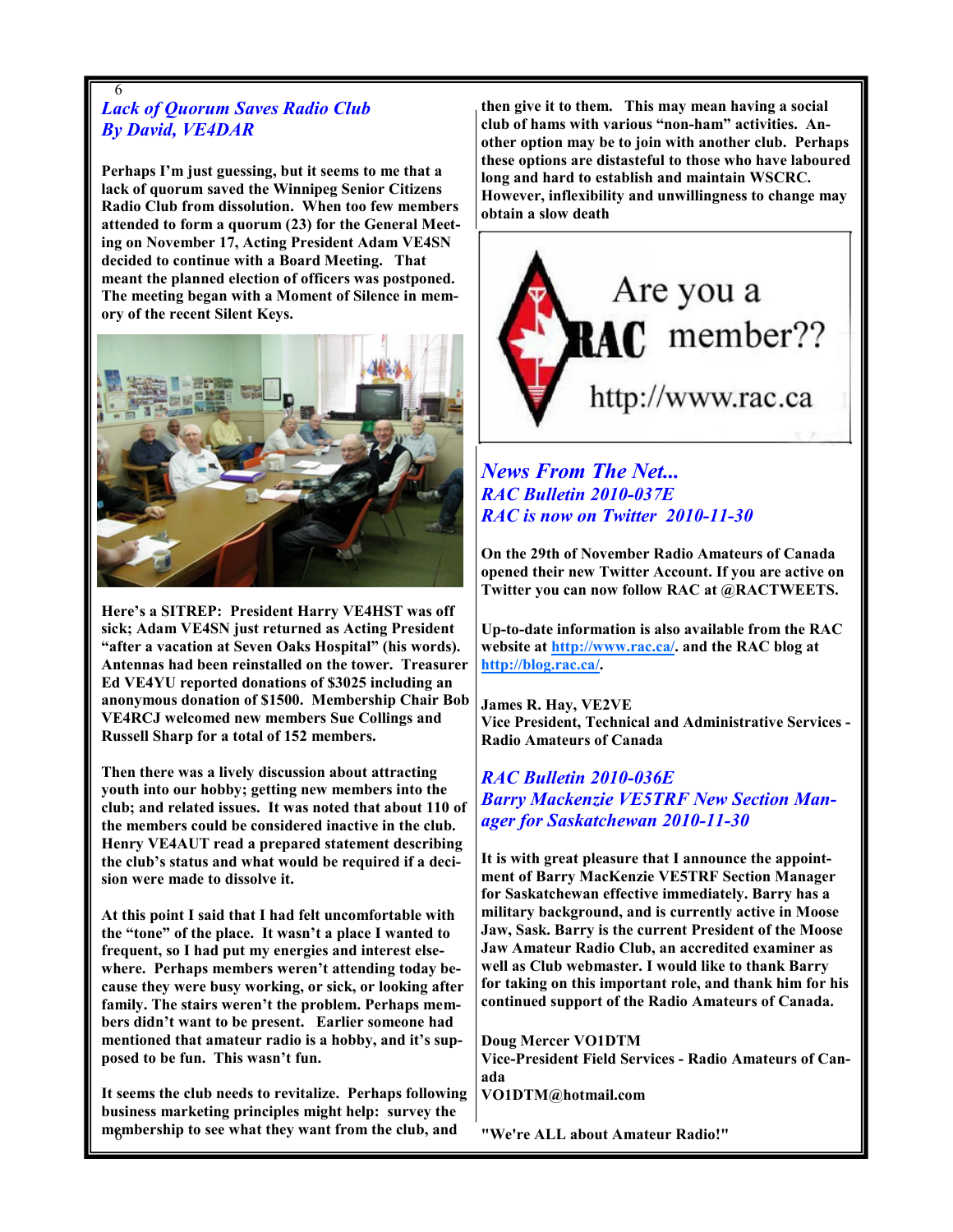# Looking For That Perfect Christmas Gift ??

How about a RAC Membership ?? Starting at  $$50 + Tax$ !!

# http://www.rac.ca

<br>전에 대한 이 대한 것이 없는데 이 대학생들은 이 대학생들은 이 대학생들을 수 있다. 이 대학생들은 이 대학생들은 이 대학생들을 수 있다. 이 대학생들은 이 대학생들은 이 전에 대학생들을 수 있다.<br>이 대학생들은 이 대학생들은 이 대학생들은 대학생들을 수 있다. 이 대학생들은 대학생들은 이 대학생들을 수 있다. 이 대학생들은 이 대학생들은 이 대학생들을 이 없다. 이 대학생들은 이 대학생들은

## RAC Bulletin 2010-035E

7

Important News About the RAC Insurance Program 2010-11-30

For several years the Radio Amateurs of Canada has been able to offer the RAC Insurance Program to its members and incorporated Affiliated Clubs on a cost recovery basis. This program provided liability insurance coverage for participating RAC Affiliated Clubs and their members as part of the Radio Amateurs of Canada master insurance policy. The RAC has been fortunate in being able to offer this coverage without change for some time. Nothing however is ever permanent in this world and insurance is no different.

Recently, the Insurance Broker who had been providing the insurance has informed the RAC that the Insurer will no longer be offering this type of insurance coverage. As a result, the RAC Insurance Team has been scouring the market on your behalf to obtain the best coverage and value that can be found. The Team has been successful and liability insurance will continue to be available for RAC Affiliated Clubs and their members. Details for 2011 coverage are being emailed separately to participating RAC Affiliated Clubs.

The RAC members of an Affiliated Club that participates in the RAC Insurance program will receive additional liability coverage for their personal, non Club related amateur radio station activities at no extra cost. Note that to be eligible for personal coverage, RAC members must also be a member of an Affiliated Club that participates in the RAC Insurance program. This is due to changes in insurance availability and requirements of the Insurer.

7 insurance program and RAC members in the Club. An exciting new addition to the RAC Insurance Program for 2011 is radio equipment loss/damage coverage. We will now be able to offer this coverage for RAC Affiliated clubs that are participating in the liability This insurance will be available at extremely competi-

tive prices and provides loss/damage coverage for amateur radio equipment such as Club repeaters and stations.

Complete details of this new Insurance Program will be posted shortly on the RAC website at www.rac.ca. For further information or questions, please contact Jerry Beneteau, the RAC Insurance Manager, at ve3ext@primus.ca.

Ian MacFarquhar VE9IM 1st Vice President - Radio Amateurs of Canada

## Get Ready… D-Star Is Coming To Winnipeg

D-Star mobile and handheld Amateur radios are available from your Winnipeg ICOM Dealer…

Micro-HighTech Communications Ltd. 197 Leila Avenue, Winnipeg, MB 204-783-1885 Contact George Hill, VE4GDH

Visit Icom on the web.. http://www.icomcanada.com/products/ amateur/amateur.html

> Now at their "New & Improved" **Location**

More on S.H.A.R.P Link submitted by Alan, VE4YZ

For those of you following S.H.A.R.P (Shaftesbury High Altitude Robotics Project), Alan, VE4YZ, submitted this link to Shaw's coverage of the project….

http://start.shaw.ca/Start/enCA/ Local+Content/Manitoba/Winnipeg/

A great plug for Amateur Radio! And about these talented students at Shaftsbury High you just have to say

## The SKY is their LIMIT!

Be sure to attend Rob Striemer's presentation of S.H.A.R.P. at January's Winnipeg Amateur Radio Club's meeting on Monday, January 10, 2011.